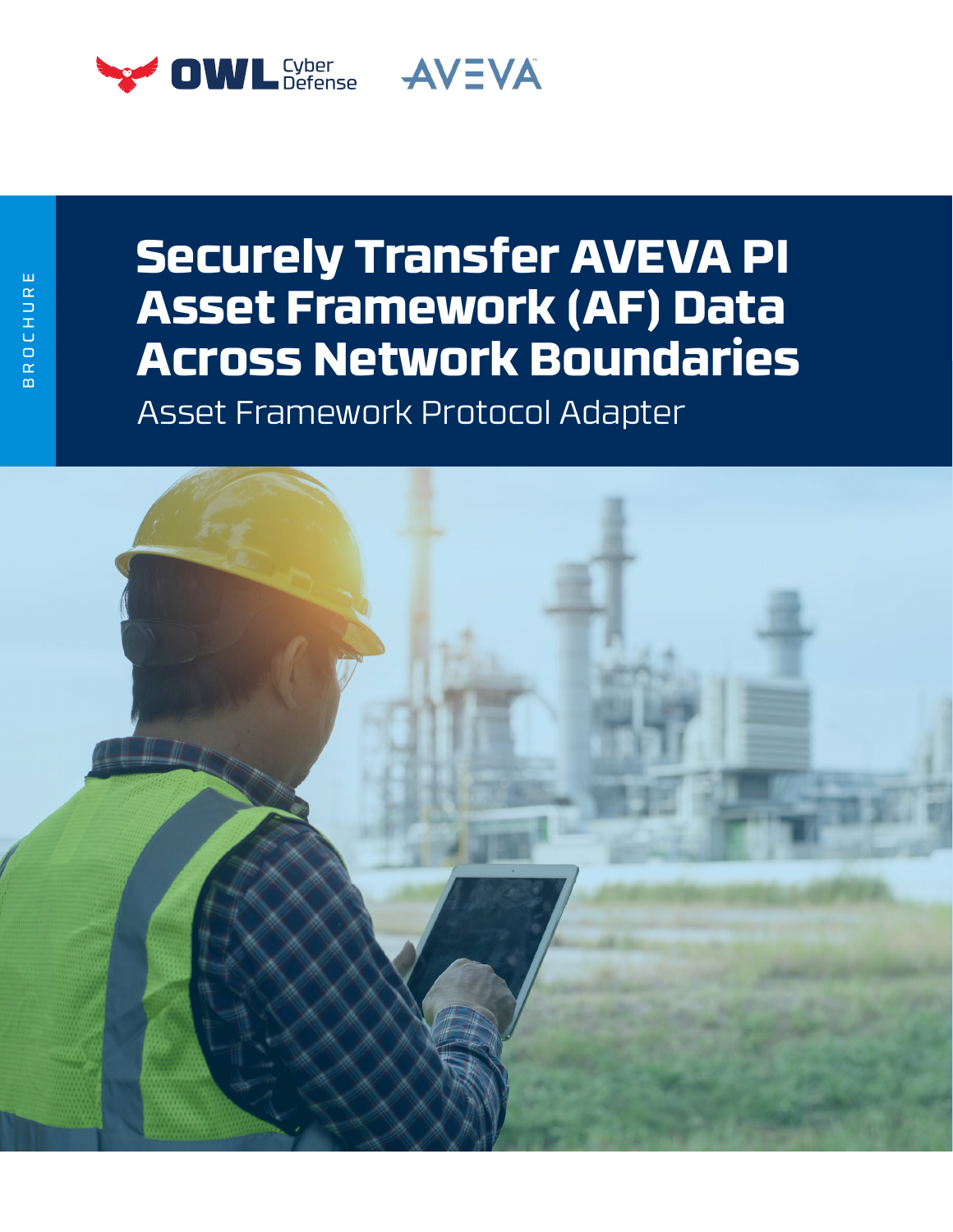# What is Asset Framework?

Asset Framework is a tool that enables organizations to model either physical or logical objects in the way that best suits how they would like to view those assets and the data associated with them. Organizations can identify the components/elements that make up a process, specify relationships between those objects, and organize them in a way that most aligns with their business.

# Securely Transfer Asset Framework Data Across Network Boundaries

In order to monitor Asset Framework data, the data needs to be transferred out of a secure network to be analyzed, creating a new threat vector to the secure network. Asset Framework data can be securely transferred one-way out of a secure network through a hardware-enforced cross domain solution that prevents threats from entering back into the secure network. Software-based solutions are vulnerable to attacks and cannot provide the level of security required by critical infrastructure networks. Hardware-enforced security provides the assurance that the secure network is locked down and cannot be manipulated in the same way a firewall can.

# Asset Framework Protocol Adapter

Owl's Asset Framework Protocol Adapter is supported on IXD, Industrial Cross Domain Solution. The protocol adapter interfaces directly with the PI System on the source network of IXD, replicates the Asset Framework data, and utilizes the one-way technology to securely transfer the data across the network boundary for analysis. Once the data reaches the destination network, the Asset Framework protocol adapter will update the Asset Framework database with the most current values. The Asset Framework protocol adapter supports data types such as elements, attributes, and references to PI tags. It additionally supports the ability to allow or deny assets to be replicated, as well as the ability to configure polling and asset deletion.



#### ASSET FRAMEWORK PROTOCOL ADAPTER CAPABILITIES

- PI Web API integration with AVEVA
- Reliably replicates the AVEVA PI Asset Framework database unidirectionally
- Supported data types: replicates elements, attributes, and references to PI tags
- A single platform can simultaneously replicate several data types
- Even if a plant network is under attack, Asset Framework data can still be securely and safely transferred due to Owl's unique payloadonly transfer technique - Owl uses a protocol break to make sure no routable information is transferred
- Minimal to no modifications to existing operations required

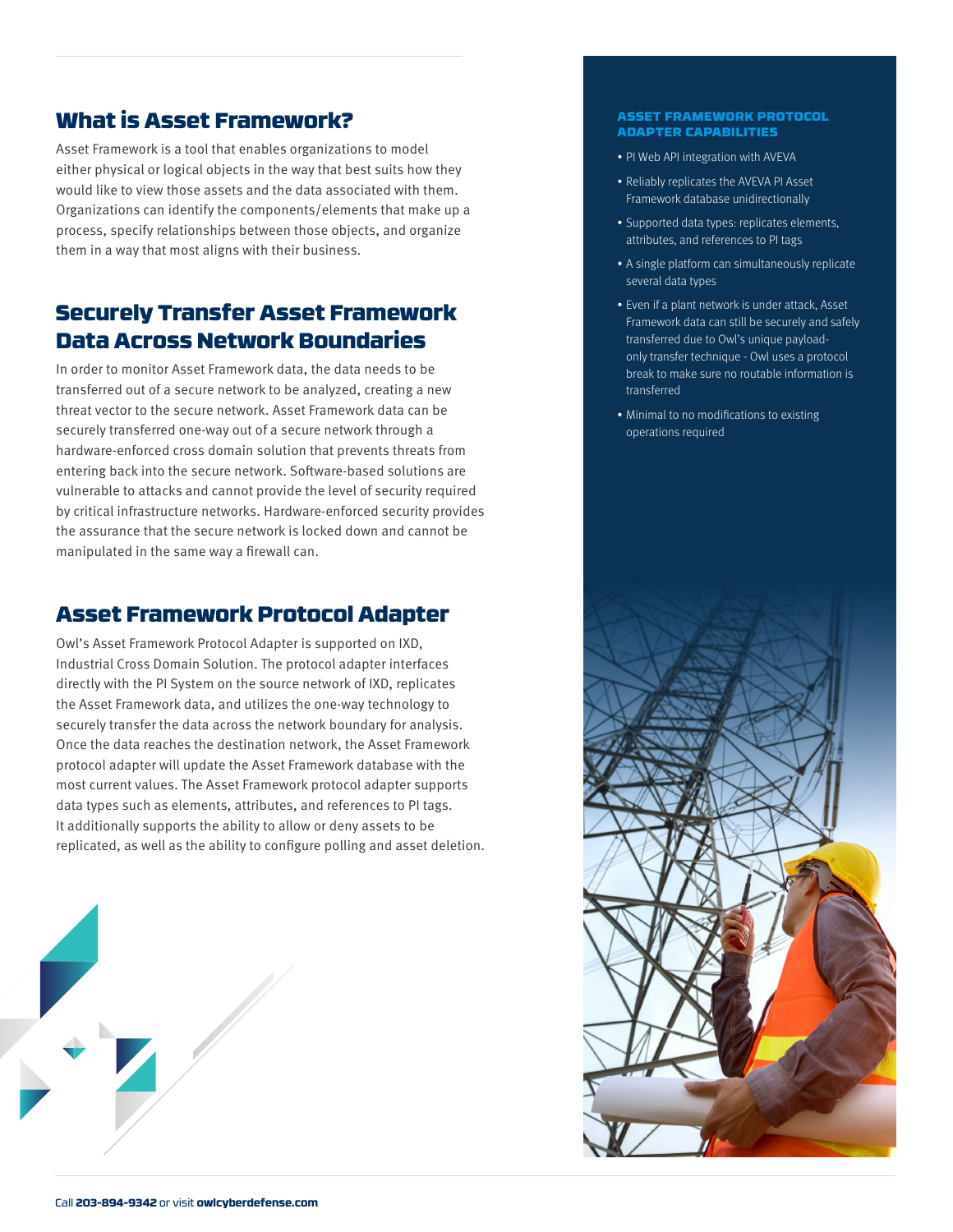### Asset Framework Database Replication

![](_page_2_Figure_1.jpeg)

# IXD Solution

IXD, Owl's Industrial Cross Domain Solution, enables secure one-way and bidirectional data transfers, supports multiple protocols and data types simultaneously, as well as content inspection and filtering, all on a single, 1U appliance. Two IXD's can be deployed for a high availability architecture. IXD provides customers with a scalable security platform, flexible enough to address future needs, with unmatched industrial protocol support, including the Asset Framework protocol adapter.

![](_page_2_Picture_4.jpeg)

# Mitigate Threats and Retain Mitigate Threats and Retain simplified Compliance<br>Business Continuity

By segmenting operational technology (OT) from Information Technology (IT), the Asset Framework protocol adapter can mitigate external network threats to operational systems. This keeps the Asset Framework database protected behind the OT network security boundary. The Asset Framework database in OT remains protected even if it is shared outside the secure perimeter. Users have access to external data and remote monitoring without remote access, keeping OT secure.

Compliance starts with the ability to provide accurate reporting. The combination of IXD and the Asset Framework protocol adapter provides the data needed to meet standards like NERC-CIP and NRC guidelines while keeping operators secure.

 $\blacksquare$